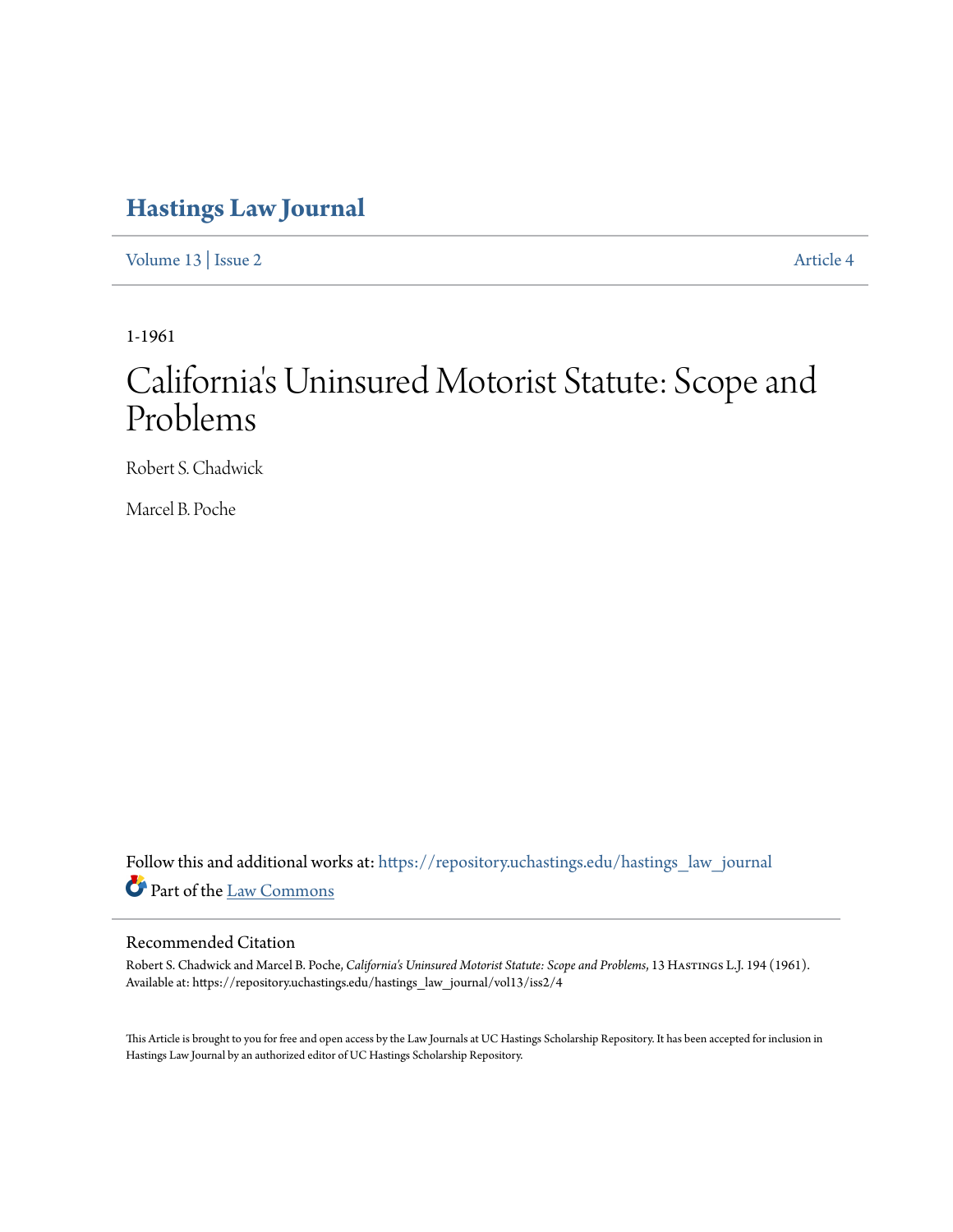# **California's Uninsured Motorist Statute: Scope and Problems**

By ROBERT S. CHADWICK<sup>®</sup> and MARCEL B. POCHE<sup>'t</sup>

SECTION 11580.2 of the California Insurance Code as amended in 1961 requires that all automobile bodily injury liability insurance policies issued or delivered in this state shall include provisions for "uninsured motorist" coverage, insuring for sums which the insured is legally entitled to recover as damages for bodily injury from the owner or operator of an uninsured motor vehicle.

The purpose of this article is to examine the provisions of this statute and to discuss some of the problems it poses.'

#### *Purpose*

California's Financial Responsibility Law,<sup>2</sup> not being a compulsory insurance program, allows every motorist one accident before he must prove his ability to pay the damages he may cause. To take the risk out of the first accident situation insofar as the innocent victim is concerned and to protect him in other cases against uninsured or financially irresponsible motorists, California first enacted in 1959 the Uninsured Motorists Law as a "temporary solution."<sup>3</sup>

#### *Policies Covered*

All automobile bodily injury liability insurance policies issued or delivered in California to the owner or operator of a motor vehicle and all policies issued or delivered by any insurer licensed in this state upon

2 **CAL.** VEH. **CODE** §§ **16000-503.**

3Assembly Interim Committee Reports, Vol. 20, No. **6,** April **1959.**

A.B., University of California, 1938; LL.B., Hastings College of the Law, 1941; member, San Francisco, Santa Clara, California, and American Bar Ass'ns.

**I** B.A., University of Santa Clara, 1956, *summa cum laude;* LL.B., University of California, 1961.

**<sup>1</sup>** See generally, Ward, *New York's Motor Vehicle Accident Indemnification Corporation: Past, Present and Future,* 8 BUFFALO L. REv. 215 (1959); Ward, *The Uninsured Motorist: National and International Protection Presently Available and Comparative Problems in Substantial Similarity,* **9 BUFFALo** L. **REv.** 283 (1960); Murphy & Netherton, *Public Responsibility and the Uninsured Motorist,* 47 **CEo.** L.J. **700 (1959);** Morgenbesser, *Some Legal Aspects of the New York Uninsured Motorist Coverage,* **399** INS. L.J. 241 (1956); Cheek, *Recovery Procedure Under the Uninsured Motorist Coverage of the Family Liability Policy,* 454 INS. L.J. 723(1960); Annot., 79 A.L.R.2d 1252 (1961).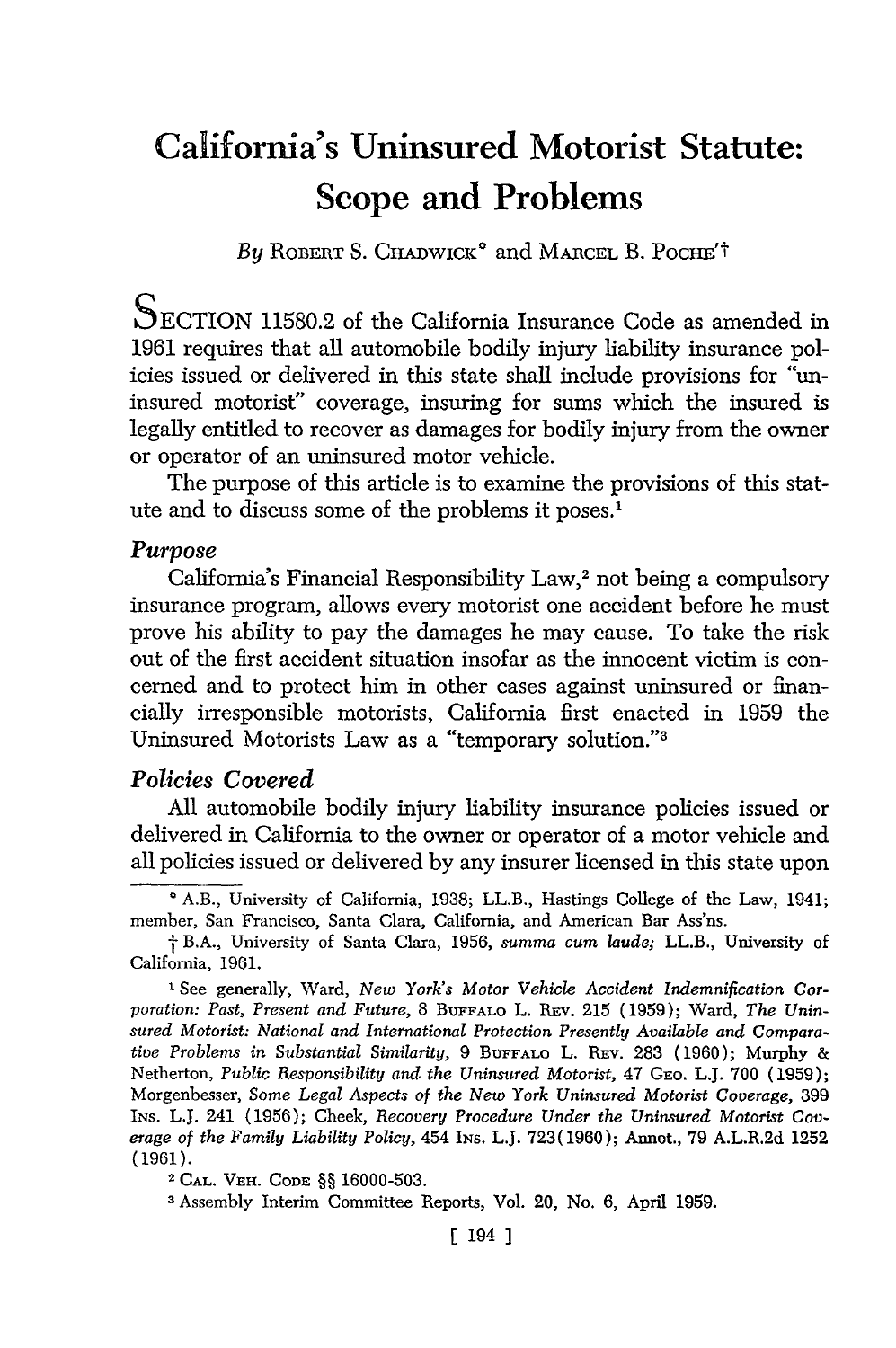any motor vehicle principally used or garaged here are subject to the requirements of the uninsured motorist law. If a policy is issued without such a provision the insurer will nevertheless be held to the coverage prescribed<sup>4</sup> unless an appropriate waiver agreement has been executed.

Despite the broad scope of the language "issued or delivered in this state," it is apparent that many motorists living and driving in California are not included, e.g., residents who have recently moved to this state whose presently effective policies were issued to them while they were domiciled elsewhere. The statute applies to policies issued or delivered after September 15, 1961,<sup>5</sup> so that an accident occurring after that date, may or may not come within the protection of the section depending upon the issuance date of the policy. If a policy was issued before September 15, 1961, the provisions of the 1959 uninsured motorist law may apply."

### *Classes of Individuals Protected*

The insured fall into three groups.

First: "[Tihe named insured and the spouse of the named insured and relatives of either *while* residents of the same household while occupants of a motor vehicle *or otherwise."r* [Emphasis added.]

It has been pointed out elsewhere8 that under the *"while* residents" clause, coverage could be established for a relative who at the time of the accident was spending the summer in the home of the named insured, whereas coverage might be denied to a son away at school; consequently, a change in language from "while" to "if permanent" is appropriate.

"Or otherwise" emphasizes that members of this group are protected in any capacity including that of pedestrians.

Because of the inexplicit phraseology of the statute some question may arise as to whether the spouse of the named insured must reside in the same household as the named insured in order to receive the broad "motor vehicle or otherwise" protection. The better interpretation appears to be that the spouse, too; must be a resident of the house-

<sup>4</sup> Wildman v. Government Employees Ins. Co., 48 Cal. 2d 31, 307 P.2d **359** (1957).

**<sup>5</sup> CAL.** CONST. art. IV, § 1, provides that non-urgency acts passed by the legislature shall go into effect ninety days after the final adjournment of the session of the legislature that passed the act. The 1961 regular session adjourned on June **16,** 1961.

**<sup>6</sup>** See generally, the excellent discussion of the 1959 California Uninsured Motorist Law in 48 **CALF.** L. **REv. 516 (1960). 7 CAL. INS.** CODE § 11580.2(2)(b).

**<sup>8</sup>** Morgenbesser, *Some Legal Aspects of the New York Uninsured Motorists Coverage,* **399** INs. **L.J.** 241, 243 **(1956).**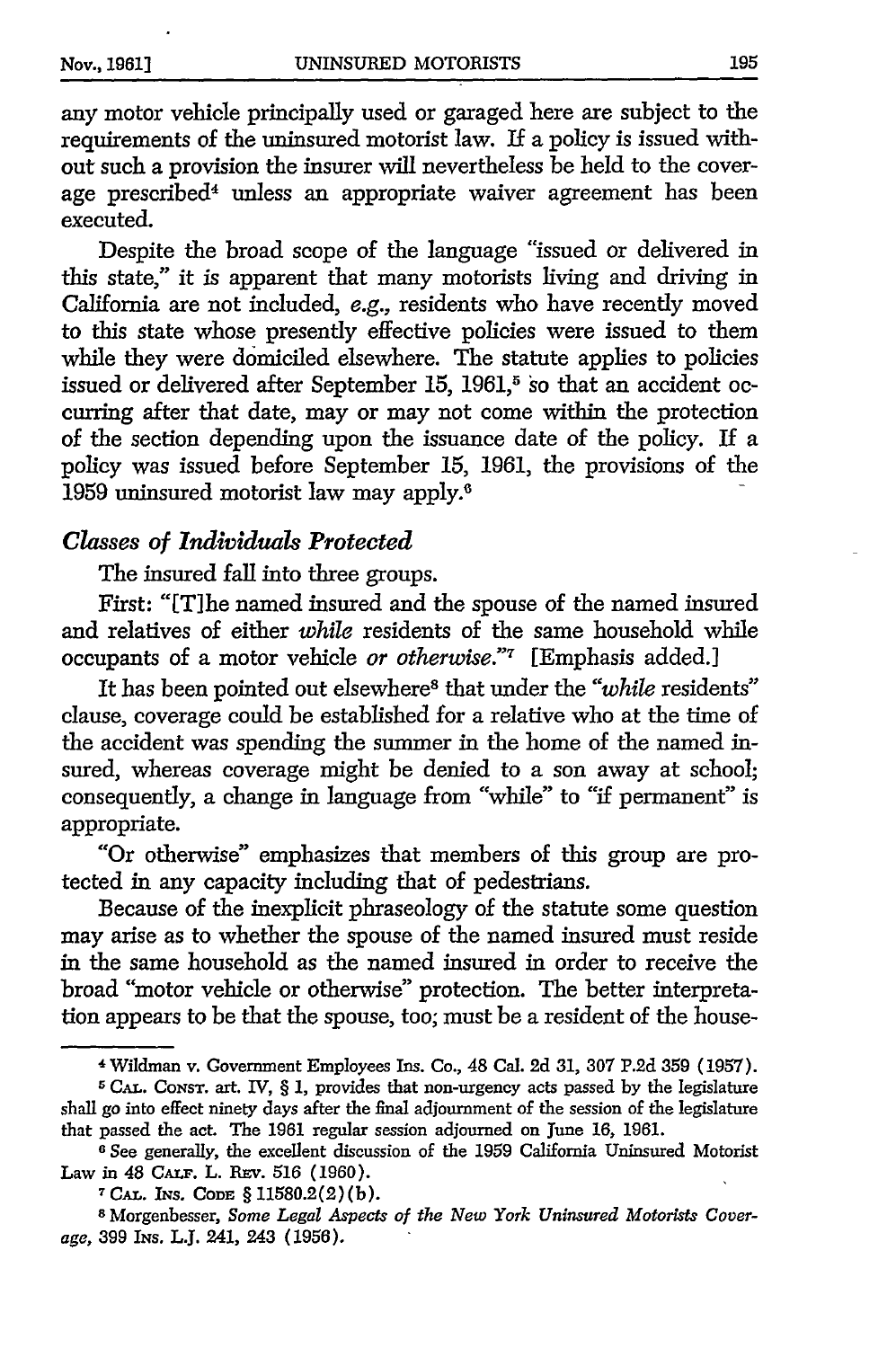hold of the named insured because otherwise it is difficult to explain: (a) why in defining "insured motor vehicle"<sup>9</sup> the statute requires the spouse to be a resident of the household, or (b) the use of the phrase *"same* household" when talking of the relatives of "either," or (c) the second "while" phrase which must apply both to the spouse and to "residents" in order to give meaning to the clause.

Second, any other person while in or upon or entering into or alighting from an *"insured motor vehicle"* is protected.1° An insured motor vehicle is defined as a motor vehicle used by the named insured or with his permission or consent which is either the motor vehicle described in the insurance policy or a temporary substitute or a newly acquired automobile for which liability coverage is provided in the policy. Also included in the definition are any other automobiles not owned by the named insured or any resident of his household but which are being operated by the named insured or his spouse if she is a resident of the same household. Public and livery vehicles are specifically excluded.<sup>11</sup>

The third class of insured, added by the 1961 amendment, includes any person with respect to damages he is entitled to recover because of bodily injury to which the policy provisions or endorsement apply. <sup>12</sup> This addition provides protection to a parent for the loss of services of his child, and to a husband for loss of services of his wife<sup>13</sup> and as such constitutes a considerable broadening of the statutory definition of bodily injury.

#### *Protection Afforded*

The insured motorist coverage while not guaranteeing recovery in all accidents is in the nature of a suretyship. The insured is protected to the extent that he "shall be *legally entitled* to recover as damages for bodily injury from the owner or operator of an uninsured motor vehicle," *i.e.,* to the extent that the insured could have recovered in a court of law had the tortfeasor not been uninsured.14 Hence, in order to invoke the protection of the section the insured must show that there is a tortfeasor legally liable to him and that said tortfeasor was the owner or operator of an uninsured motor vehicle. An uninsured motor vehicle is defined by inclusion and exclusion.

**<sup>9</sup> CAL. INS. CODE §** 11580.2 (2) (b).

**<sup>10</sup>CAL. INS. CODE** § 11580.2(2) (b).

**<sup>11</sup>CAL. INS. CODE** § 11580.2(2) (b).

<sup>12</sup>**CAL. INS. CODE** § 11580.2(2) (b).

**<sup>13</sup>***But see* West v. City of San Diego, 54 Cal. 2d 469, 353 P.2d 929 (1960), (no right to recover for loss of consortium).

<sup>&</sup>lt;sup>14</sup> CAL. INS. CODE  $\S 11580.2(2)(a)$ . Nothing in the statute restricts liability to that resulting from negligence.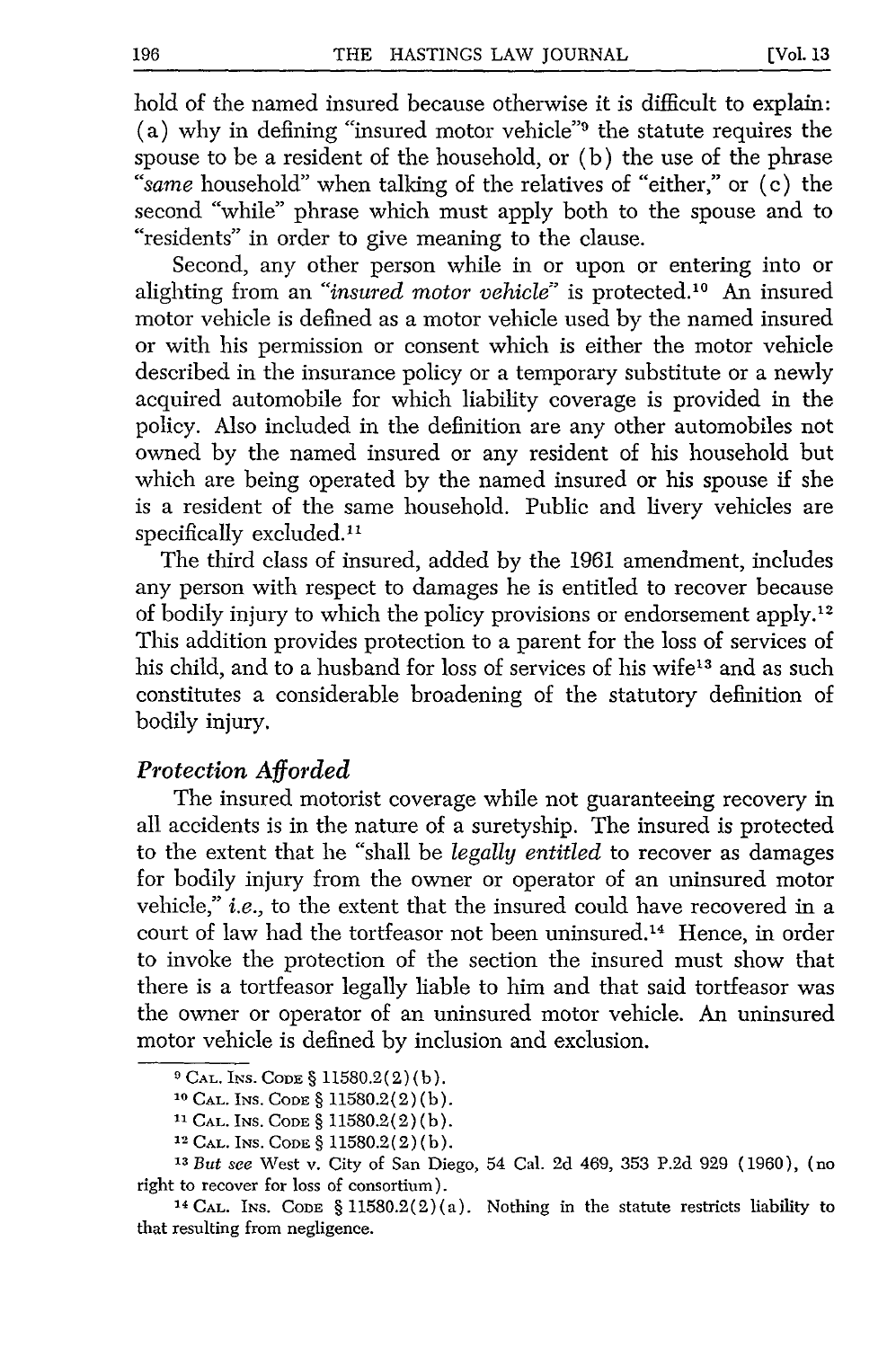### *What Is an Uninsured Motor Vehicle*

"[A] motor vehicle with respect to the ownership, maintenance or use of which there is *no* bodily injury liability insurance or bond applicable at the time of the accident or there is such applicable insurance but the company writing the same denies coverage," $15$  is an uninsured motor vehicle.

The latter phrase when read in conjunction with the payment provisions of the statute<sup>16</sup> makes evident the legislative intent that the insured should not be forced to sue the tortfeasor in order to recover damages: if the tortfeasor's carrier denies coverage, the injured insured may invoke the uninsured motorist provisions of his own policy. It is submitted however that the definition of uninsured motor vehicle as one with respect to which there is "no" insurance applicable at the time of the accident may cause undue hardship not in keeping with the purpose of the statute. If the tortfeasor, a resident of another state, carries only 5,000 dollars bodily injury liability insurance then the injured insured whose hospital bills exceed 10,000 dollars is afforded no protection under his uninsured motorist endorsement.

An uninsured motor vehicle includes also stolen vehicles: "[A] motor vehicle used without the permission of the owner if there is no insurance applicable at the time of the accident with respect to the owner or operator thereof."<sup>17</sup>

Vehicles involved in "hit and run" accidents where the owner or operator is unknown qualify as uninsured motor vehicles only if three requirements are satisfied:

1) the bodily injury must arise out of *physical contact* of *the* automobile with the insured or with an automobile which the insured is occupying,

2) the insured must report the accident within twenty-four hours to the police,

3) the insured must file a statement under oath with the insurer that the insured has a cause of action arising out of such accident against a person or persons whose identity is unascertainable.<sup>18</sup>

While the second and third prerequisites effectively lessen the possibilities of spurious claims, the impact requirement goes beyond the precaution necessary. This emphasis on the "hit" in "hit and run" situations prevents recovery in a common type accident where there is likely to be an uninsured motorist and a substantial amount of injury:

**<sup>15</sup>CAL.** INS. CODE § **11580.2(2)(b).**

**<sup>16</sup> CAL. INS. CODE** § **11580.2(2)(g).**

**<sup>3.</sup> CAL. INS. CODE** § **11580.2(2)(b).**

**<sup>18</sup> CAL.** INS. **CODE** § **11580.2(2)(b).**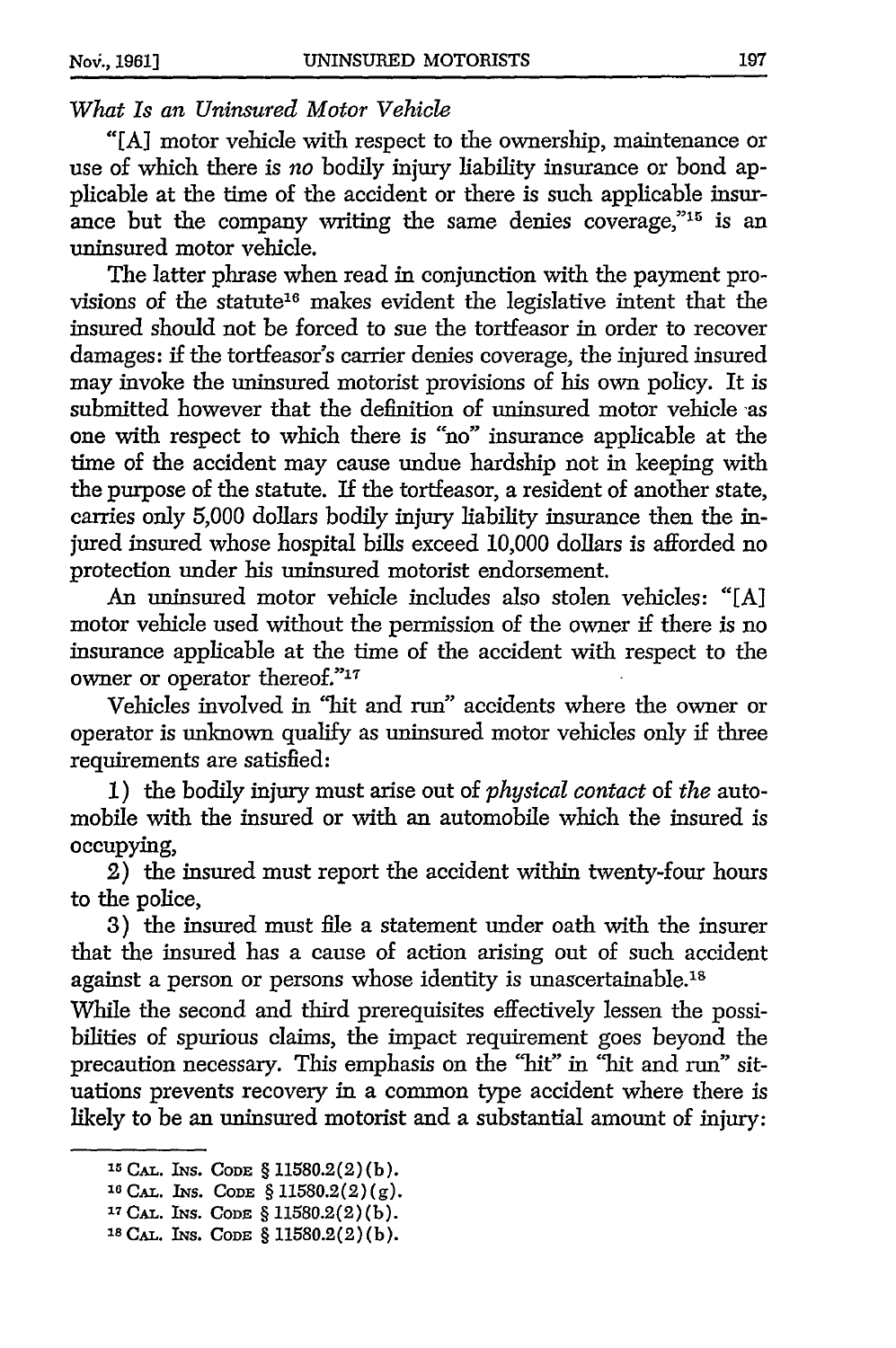the non-impact accident caused by one who flees the scene. For example: *A,* an uninsured motorist driving a stolen car while intoxicated careens over the center line of a highway and *B,* travelling in the opposite direction, swerves to avoid a head-on collision. As a result *B's* car rolls off the road and *B* and his passengers are severely injured. Thirty visiting bishops observe the entire event but none of them remembers the license number of *A's* automobile. Because there was no contact with the hit-run vehicle neither *B* nor his passengers may invoke the protection of the uninsured motorist clause. To prevent this absurd result without opening the door to false claims, the statute should provide for alternatives to impact, e.g., sworn statements by disinterested witnesses.

It should be emphasized that not only must there be physical contact but that such contact must be with the uninsured motor vehicle. The recent New York decision of *Application of Bellavia'"* exemplifies judicial interpretation of a similar statute; it was held that a pedestrian who had been struck by a Chevrolet which had been parked at the curb until it had been pushed into him by a stolen Ford driven by a hit and run driver was not entitled to protection because there was no contact with the uninsured motor vehicle.

#### *What Is Not an Uninsured Motor Vehicle*

In addition to specifying what is an uninsured motor vehicle, the statute also spells out what is not. Accidents caused by the following prevent an insured from invoking uninsured motorist coverage:

1) Autos owned by the named insured or any resident of the same household.<sup>20</sup> As a result of this exclusion, not only is a husband prevented from recovering under his policy if run over by his wife's car but he is similarly precluded if the car which caused the accident is owned by any resident of his household, not merely resident relatives. Consider the situation of a non-relative living in the household (e.g., an exchange student who owns a car and carries uninsured motorist protection). If he is injured by an uninsured car driven by any member of the household he cannot invoke the protection of his own policy because for the purposes of the statute he was not hit by an uninsured motor vehicle.

2) An auto owned by self-insured within the meaning of the safety responsibility law of the state in which the auto is registered.<sup>21</sup>

**<sup>1,1</sup>** 211 N.Y.S.2d 356 (1961).

<sup>20</sup>**CAL.** INS. **CODE** § 11580.2(2) (b).

<sup>21</sup>**CAL. INS. CODE** § 11580.2(2) (b).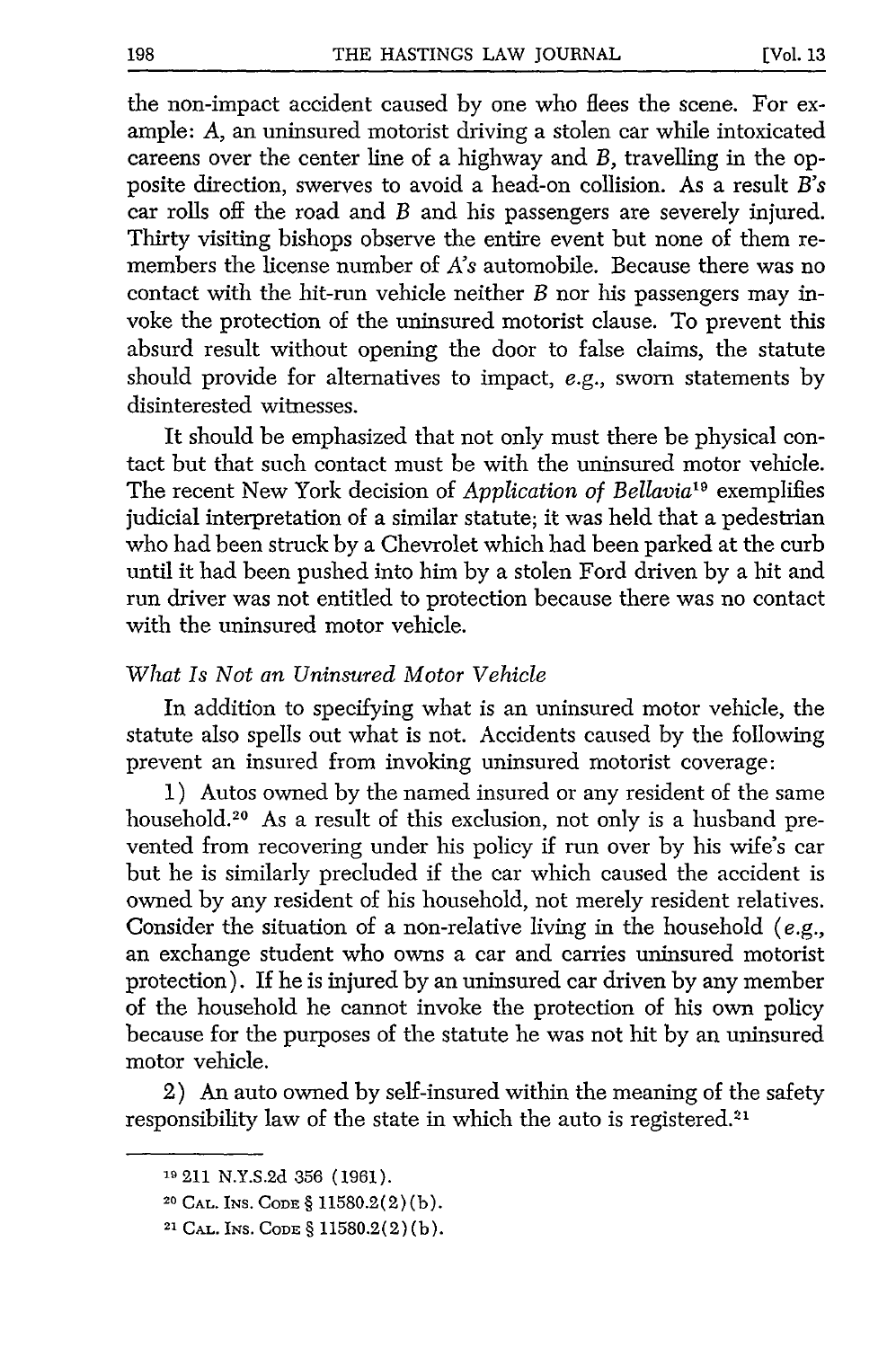3) An auto owned by the U.S., Canada, a state or political subdivision of any such government or any agency of the foregoing.<sup>22</sup>

4) A land motor vehicle or trailer operated on rails or crawler treads.<sup>23</sup>

5) A land motor vehicle or trailer while located and used as a residence. <sup>24</sup>

6) Farm tractors or equipment designed for use principally off public roads except when on public roads.<sup>25</sup>

#### *Extent of Protection*

Coverage for property damage is specifically excluded.<sup>26</sup> Bodily injury is defined as including sickness or disease including death resulting therefrom.<sup>27</sup>

Coverage must be at least equal to the financial responsibility requirements of section 16059 of the California Vehicle Code: *i.e.,* not less than 10,000 dollars for bodily injury or death of one person and not less than 20,000 dollars for bodily injury or death of two or more persons in any one accident.

Any loss payable under the terms of the coverage to or for any person may be reduced:

**1)** By the amount paid and the present value of all amounts payable to him under any workmen's compensation law exclusive of nonoccupational disability benefits;

 $\overline{2}$ ) By the amounts paid or due to be paid under any valid and collectable automobile medical payment insurance available to the insured, **3)** By the amount the insured is entitled to recover from any other person insured under the underlying liability insurance policy of which the uninsured motorist endorsement or coverage is a part.<sup>28</sup>

Under the third clause some question may arise as to the time of determination that the insured is "entitled" to recover from another insured under the same policy. The answer appears earlier in subsection 2(g) which provides that payment shall not be delayed or made contingent upon the "decisions as to liability or distribution of loss costs under other bodily injury liability insurance or any bond applicable to the accident." So, if *A* is a passenger in *B's* car in an accident in which *B* is intoxicated and *C,* the driver of the other car is not only intoxicated but is also uninsured, *A* may recover under *B's* uninsured

**<sup>2</sup> 2 CAL. INS. CODE** § **11580.2(2)** (b).

**<sup>23</sup> CAL.** INS. **CODE** § 11580.2(2) **(b).**

**<sup>24</sup> CAL. INS. CODE** § **11580.2(2)** (b).

**<sup>25</sup> CAL. INS. CODE** § **11580.2(2)** (b).

<sup>26</sup> **CAL. INS. CODE** § 11580.2(2) **(C).**

**<sup>27</sup> CAL. INS. CODE** § **11580.2(2) (b).**

**<sup>28</sup> CAL. INS. CODE** § **11580.2(2) (g).**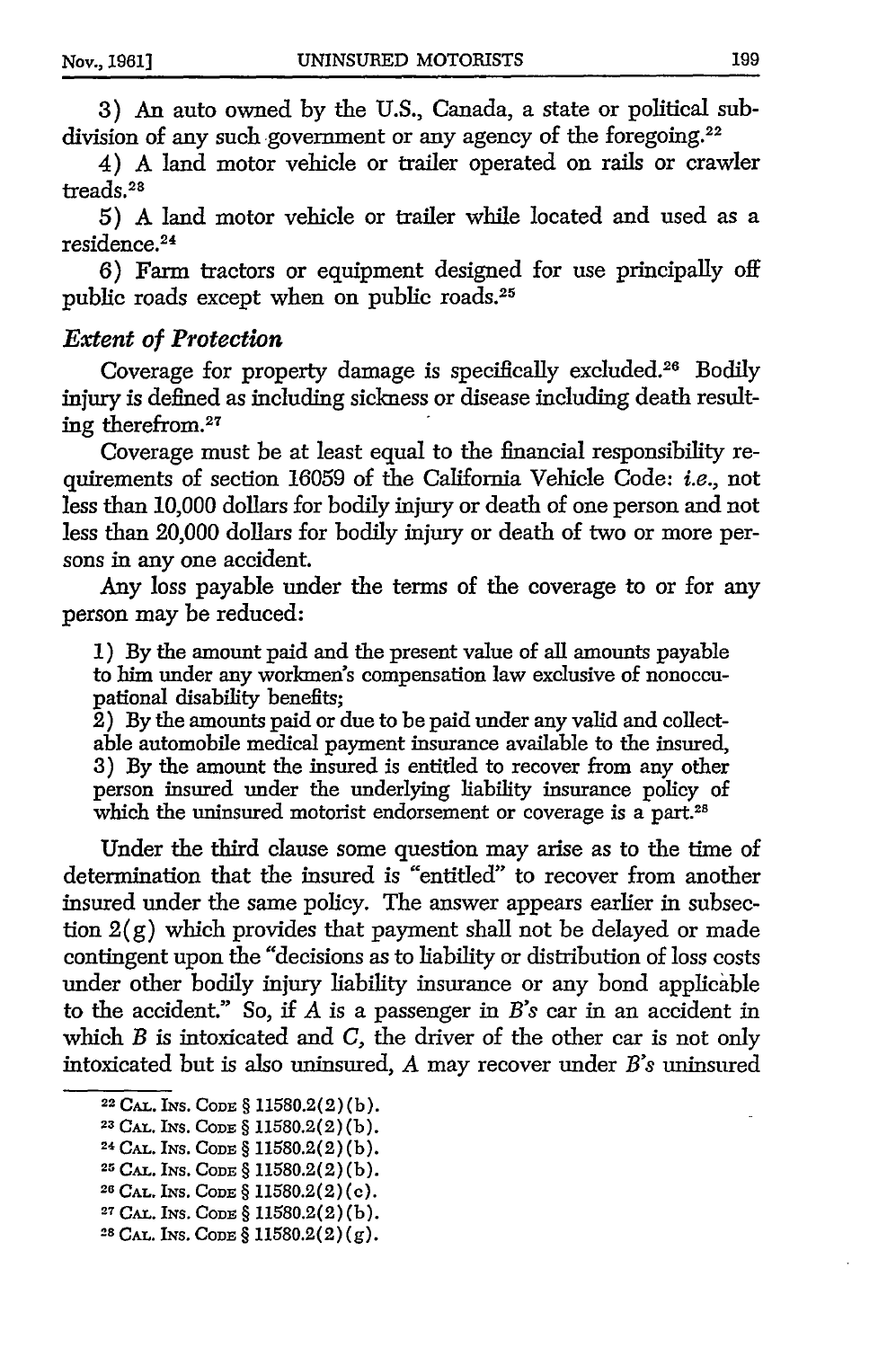motorist coverage. If *A* later sues *B* and recovers judgment for bodily injury, *B's* carrier is entitled to subtract from the amount due under the judgment, the amount previously paid to *A* under the uninsured motorist clause.

#### *Subrogation and Multi-party Accidents*

"The insurer paying a claim under an uninsured motorist endorsement or coverage shall be entitled to be subrogated to the rights of the insured to whom such claim was paid against *any person* causing such injury or death to the extent that payment was made."29 [Emphasis added.]

This provision in no way extends the applicable statute of limitations for personal injuries. Insurers must see to it that actions are filed within one year from the date of the accident.

By implication, the subrogation against *"any person"* makes clear that in multi-car accidents in which there is at least one uninsured motor vehicle<sup>30</sup> the insured may elect to collect under his own policy rather than under the liability policy of one of the insured tortfeasors. In other words, if there is an uninsured motor vehicle involved in an accident an insured can make a claim under the uninsured motorist coverage even though there may also be an insured or financially responsible other party. Subsection  $2(g)$  makes this more certain by providing that "payment to an insured shall not be delayed or made contingent upon the decisions as to liability under other bodily injury liability insurance applicable to the accident."<sup>31</sup>

#### *Arbitration*

The policy or an endorsement added thereto shall provide that the determination as to whether the insured shall be *legally entitled to recover damages,* and if so entitled the amount thereof shall be made by agreement between the insured and the insurer or, in the event of disagreement, by arbitration.<sup>32</sup> [Emphasis added.]

The phrase "legally entitled to recover damages" is precisely the same language used in subsection  $2(a)$  which provides that the policy insures the insured for all sums which he shall "be legally entitled to recover as damages for bodily injury from the owner or operator of an uninsured motor vehicle." Accordingly, the phrase as used in  $2(e)$ 

**<sup>29</sup>CAL. INS. CODE** § 11580.2(2) (f).

**<sup>30</sup>**Of course, the owner or operator must be "legally liable" to the insured.

**<sup>31</sup> CAL.** INS. **CODE** § 11580.2(2) (g).

**<sup>32</sup> CAL.** INS. **CODE** § 11580.2(2) (e). See generally, Aksen, *Uninsured Motorist Coverage: A Guide to MVAIC and Arbitration,* 15 Ann. J. (n.s.) 166 (1960).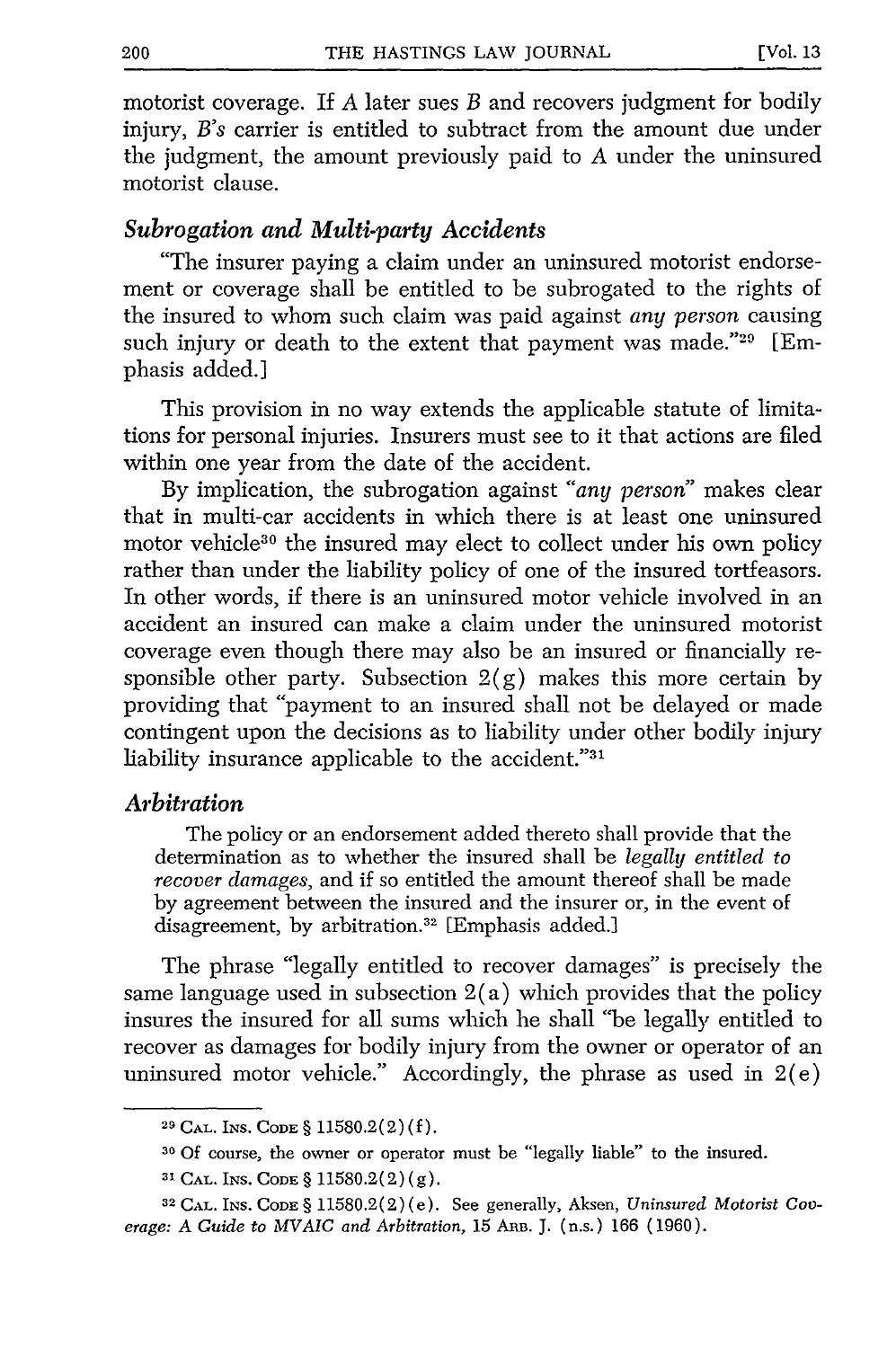may be limited to the issues concerning the uninsured tortfeasor's legal liability to the insured. Questions concerning the interpretation or applicability of the uninsured motorist endorsement itself, such as whether the tortfeasor was uninsured may not fall within the compulsory arbitration clause. Unfortunately there is no authoritative answer; the courts of the only state to have considered the problem have reached differing results in construing policy provisions identical with those required by this state. Specifically, the determination of whether there is an uninsured motor vehicle has been held to be a condition precedent to arbitration<sup>33</sup> and a proper matter for arbitration.<sup>34</sup>

#### *Waiver*

Coverage is not compulsory. The insurer and any named insured may by agreement in writing delete the uninsured motorist provision and such agreement is binding on every insured to whom the policy applies.<sup>35</sup>

Under the 1959 version of this act, waiver could be accomplished only by "supplemental" agreement.<sup>36</sup> Deletion of the word "supplemental" may validate waiver clauses in the policy itself but the safer practice for insurers would be to continue to require a prior written waiver signed by the named insured.

## *Limitation of Actions*

The 1961 amendment removes whatever doubt there was as to the applicable statute of limitations.<sup>37</sup> Within one year from the date of the accident the insured must take one of three courses in order to perfect his cause of action under the policy:

**1)** File suit for bodily injury against the uninsured motorist;

2) conclude an agreement as to the amount due under the policy; and

3) formally institute arbitration proceedings.<sup>38</sup>

This subsection merely sets the outside limits for action by the insured and does not prevent the insurer from requiring reasonable notice

**<sup>35</sup>CAL. INS. CODE** § 11580.2(2)(a).

<sup>33</sup> Mitkewicz v. Travelers Ins. Co., 22 Misc. 2d 637, 198 N.Y.S.2d 101 (1960).

<sup>34</sup> Application of Travelers Indem. Co., **26** Misc. 2d 513, 205 N.Y.S.2d 741 (1960), *reversed on other grounds* 13 App. Div. 2d 507, 212 N.Y.S.2d 427 (1961).

**SG CAL.** INS. *CODE* § 11580.2(a).

**<sup>37</sup>** Comment, 48 **CALF.** L. REv. **516,** 531, 532 (1960); *Panel Discussion of Association of Defense Counsel* (mimeographed) *Fall Meeting,* 1960: *Uninsured Motorist Coverage Problems, Chase,* **56. <sup>3</sup> <sup>8</sup>**CAL. *INs.* CODE § 11580.2(2) (h). The determination of what constitutes formal

institution of arbitration will depend upon the type of arbitration called for in the policy provisions.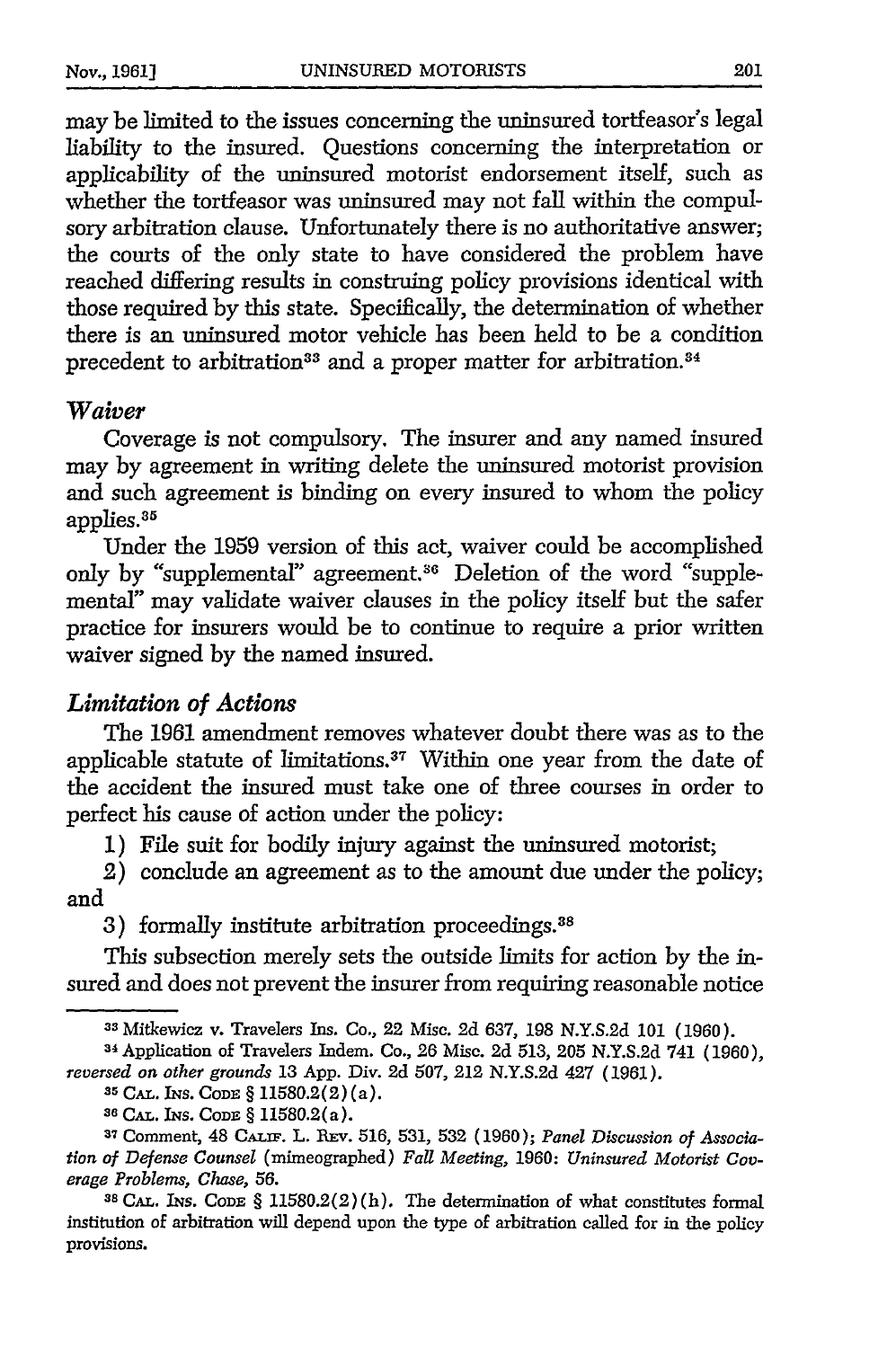within the one year period. An opposite conclusion would have the effect of allowing the insured to institute arbitration proceedings on the last day of the one year period of limitations and thus cut off all subrogation rights of the insurer against the uninsured tortfeasor if the insured had not filed suit.

#### *Estoppel*

Despite the literal conclusiveness of the one year period specified, recent decisions indicate that insurers may find themselves estopped to plead the statute if instead of promptly rejecting a claim they lull the insured into a sense of security that his claim will be determined by appraisers.<sup>39</sup>

#### *Other Insurance*

No coverage is provided under the policy of an insured when he is injured in a motor vehicle other than the one described in his policy if the owner of the vehicle also has "similar" insurance; that is, the owner's carrier is liable.

The ambiguity of the word "similar" may provide difficulties, e.g., if the owner of the automobile has an uninsured motorist policy issued in another state that provides for a maximum bodily injury liability of 5,000 dollars per person and does not provide for arbitration is the protection "similar"?40

In other situations where the insured has insurance available to him under more than one uninsured motorist provision the amended statute now allows the insurers to provide in the policy for proration.

#### *Suits by Insured*

If the insured makes any settlement with or prosecutes to judgment any action against any person who may be legally liable for bodily injury of the insured without the written consent of the insurer, the uninsured motorist coverage does not apply.

A similar policy provision has been dealt with harshly by a 1961 decision of the Supreme Court of South Carolina, *Childs v. Allstate Ins. Co.4'* There Allstate after investigation of a collision in which its insured, Childs, had been involved, determined that Childs had been at fault and settled with the other party who was uninsured. After

<sup>39</sup>Gallagher v. Government Employees Ins. Co., 12 App. Div. 2d 981, 212 N.Y.S.2d 575 (1961); Royal Indem. Co. v. McMahon, 23 Misc. 2d 715, 200 N.Y.S.2d 951 (1960); Merchants Mut. Cas. Co. v. Wildman, 21 Misc. 2d 1073, 197 N.Y.S.2d 925 (1960).

**<sup>40</sup>** See generally Ward, *The Uninsured Motorist: National and International Protection Presently Available and Comparative Problems in Substantial Similarity,* 9 *BuF-*FALO L. REV. 283 (1960).

**<sup>41</sup>**237 S.C. 455, 117 S.E.2d 867 (1961).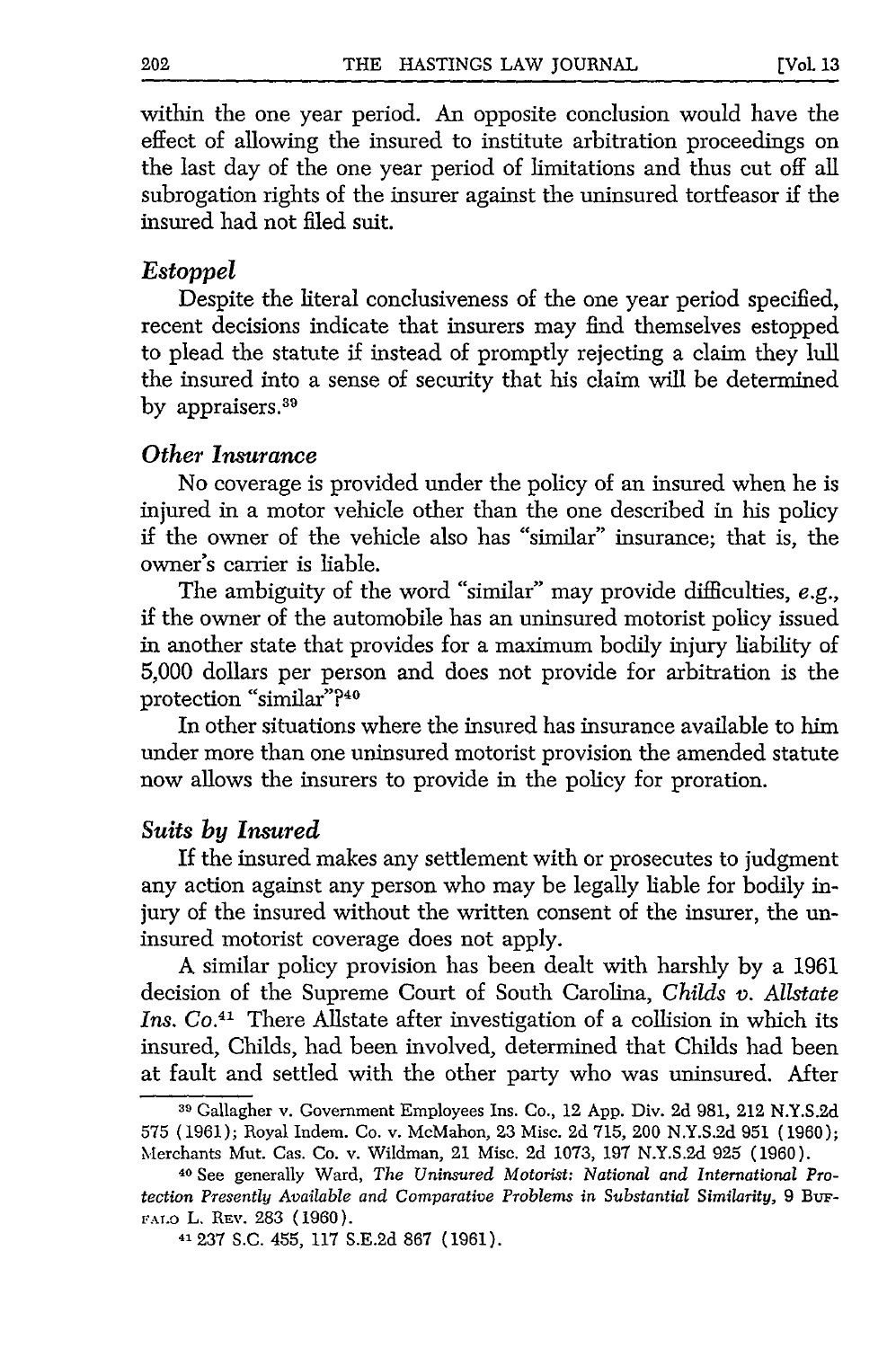Child's claim under the uninsured motorist provision of his policy was refused he notified Allstate that he was instituting suit against the uninsured motorist. Childs obtained default judgment for 1500 dollars without the permission of Allstate and then he recovered judgment against Allstate. On appeal Allstate claimed it had no liability since it had not given permission to Childs to recover judgment against the other party.

The court stated emphatically that Allstate was simply in no position to invoke this provision of the policy; because when an insurance company denies all liability, an action at law is maintainable to recover the amount of damages which the insured would be entitled to recover if the company had performed its part of the contract.

#### *Statutory Language*

A mere cursory reading of the complete statute as set forth in Appendix A illustrates a disturbing use of statutory language: the repeated use of "motor vehicle" and "automobile" as equivalents. The general provisions cover insurance on "any motor vehicle"42 yet many of the definitions speak only in terms of "automobiles." For example, subsection 2(b) defines an uninsured motor vehicle as not including "an automobile" owned by the named insured. Other examples of this have been highlighted in the appendix by use of italicized print.

#### *Conclusion*

It is evident from the foregoing that the 1961 version of the California Uninsured Motorist Law is both an effective attempt to solve the problem of financially irresponsible motorists and a considerable improvement in the earlier law. The problems that remain in interpretation and extension of coverage are minuscule in comparison with the problems that faced the innocent victims of uninsured motorists before the enactment of this legislation.

#### APPENDIX **A**

#### **INSURANCE-UNINSURED** MOTORIST **COVERAGE CHAPTER 1189**

An act to repeal Section 11580.2 of, and to add Section 11580.2 to, the Insurance Code, relating to uninsured motorist coverage.

*The people of the State of California do enact as follows:*

Section 1. Section 11580.2 of the Insurance Code is repealed.

See. 2. A new Section 11580.2 is added to said code, to read:

11580.2.

(a) Required policy provisions or endorsement. No policy of bodily injury lia-

<sup>42</sup>**CAL. INS. CODE** § **11580.2(2)(a).**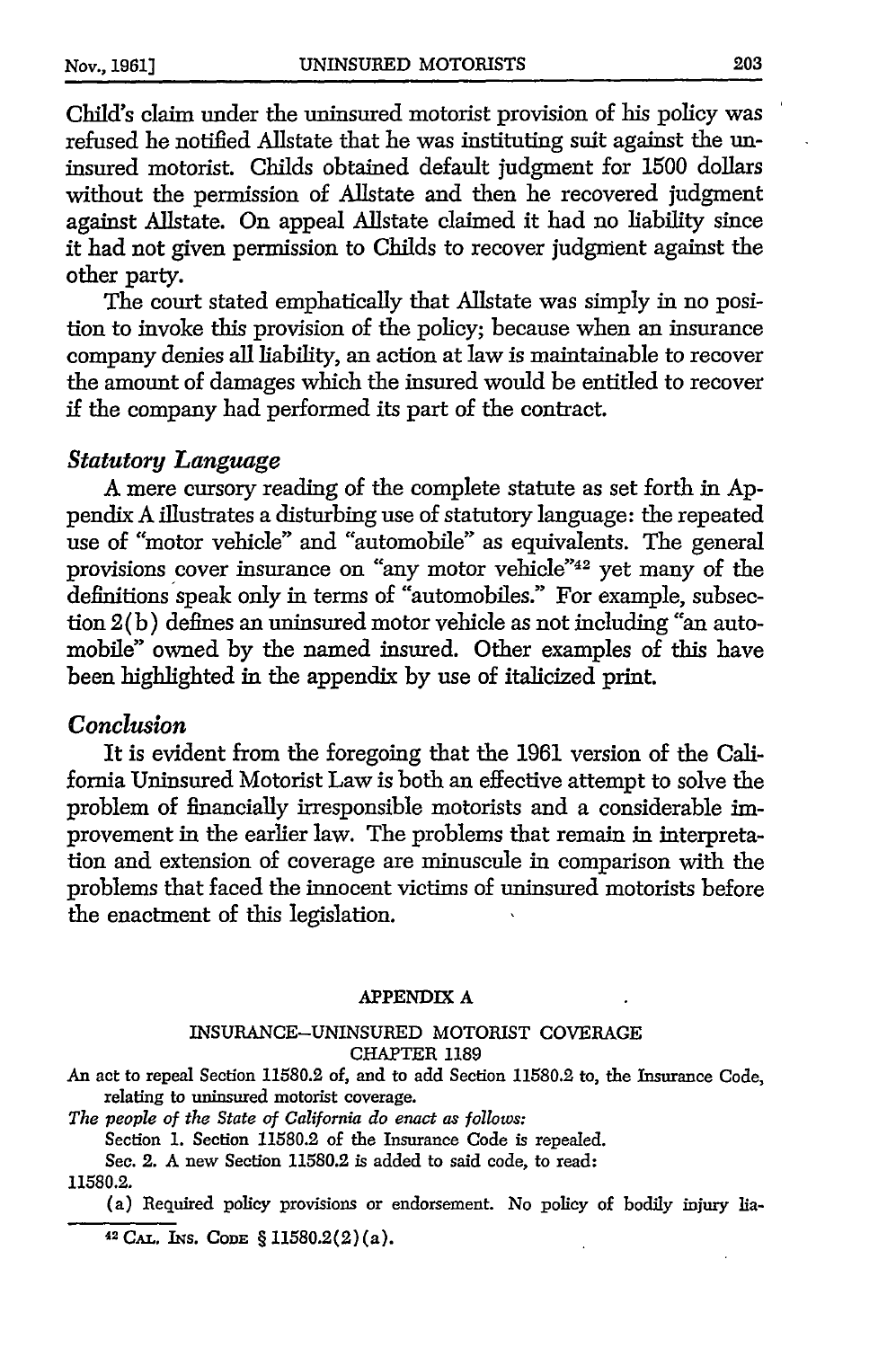bility insurance covering liability arising out of the ownership, maintenance, or use of any motor vehicle shall be issued or delivered in this State to the owner or operator of a motor vehicle, or shall be issued or delivered by any insurer licensed in this State upon any motor vehicle then principally used or principally garaged in this State, unless the policy contains or has added to it by endorsement, a provision with coverage limits at least equal to the financial responsibility requirements specified in Section 16059 of the Vehicle Code insuring the insured or his legal representative for all sums within such limits which he shall be legally entitled to recover as damages for bodily injury from the owner or operator of an uninsured motor vehicle. The insurer and any named insured may by agreement in writing delete the provision covering damage caused by an uninsured motor vehicle. Such deletion by any named insured shall be binding upon every insured to whom such policy or endorsement provisions apply. A policy shall be excluded from the application of this section if the only coverage with respect to the use of any motor vehicle is limited to the contingent liability arising out of the use of nonowned motor vehicles.

(b) Definitions. As used in (a) above "bodily injury" includes sickness or disease, including death, resulting therefrom; the term "named insured" means only the individual or organization named in the declarations of the policy of motor vehicle bodily injury liability insurance referred to in (a) above; as used in (a) above the term "insured" means the named insured and the spouse of the named insured and relatives of either while residents of the same household while occupants of a motor vehicle or otherwise and any other person while in or upon or entering into or alighting from an insured motor vehicle and any person with respect to damages he is entitled to recover for care or loss of services because of bodily injury to which the policy provisions or endorsement apply; the term "insured motor vehicle" means the motor vehicle described in the underlying insurance policy of which the uninsured motorist endorsement or coverage is a part, a temporary substitute or a newly acquired *automobile* for which liability coverage is provided in the policy if the motor vehicle is used by the named insured or with his permission or consent, express or implied, and any other *automobile* not owned by the named insured or any resident of the same household while being operated by the named insured or his spouse if a resident of the same household, but the term "insured motor vehicle" shall not include any *automobile* while used as a public or livery conveyance. The term "uninsured motor vehicle" means a motor vehicle with respect to the ownership, maintenance or use of which there is no bodily injury liability insurance or bond applicable at the time of the accident, or there is such applicable insurance or bond but the company writing the same denies coverage thereunder, or a motor vehicle used without the permission of the owner thereof if there is no bodily injury liability insurance or bond applicable at the time of the accident with respect to the owner or operator thereof, or the owner or operator thereof be unknown, provided that, with respect to an "uninsured motor vehicle" whose owner or operator is unknown:

(1) The bodily injury has arisen out of physical contact of such *automobile* with the insured or with an *automobile* which the insured is occupying,

(2) The insured or someone on his behalf shall have reported the accident within 24 hours to the police department of the city where the accident occurred or, if the accident occurred in unincorporated territory then either to the sheriff of the county where the accident occurred or the local headquarters of the California Highway Patrol, and have filed with the insurer within 30 days thereafter a statement under oath that the insured or his legal representative has a cause of action arising out of such accident for damages against a person or persons whose identity is unascertainable and set forth facts in support thereof. The term "uninsured motor vehicle" shall not include an *automobile* owned by the named insured or any resident of the same household or self-insured within the meaning of the safety responsibility law of the state in which the motor vehicle is registered or which is owned by the United States of America, Canada, a state or political subdivision of any such government or an agency of any of the foregoing,